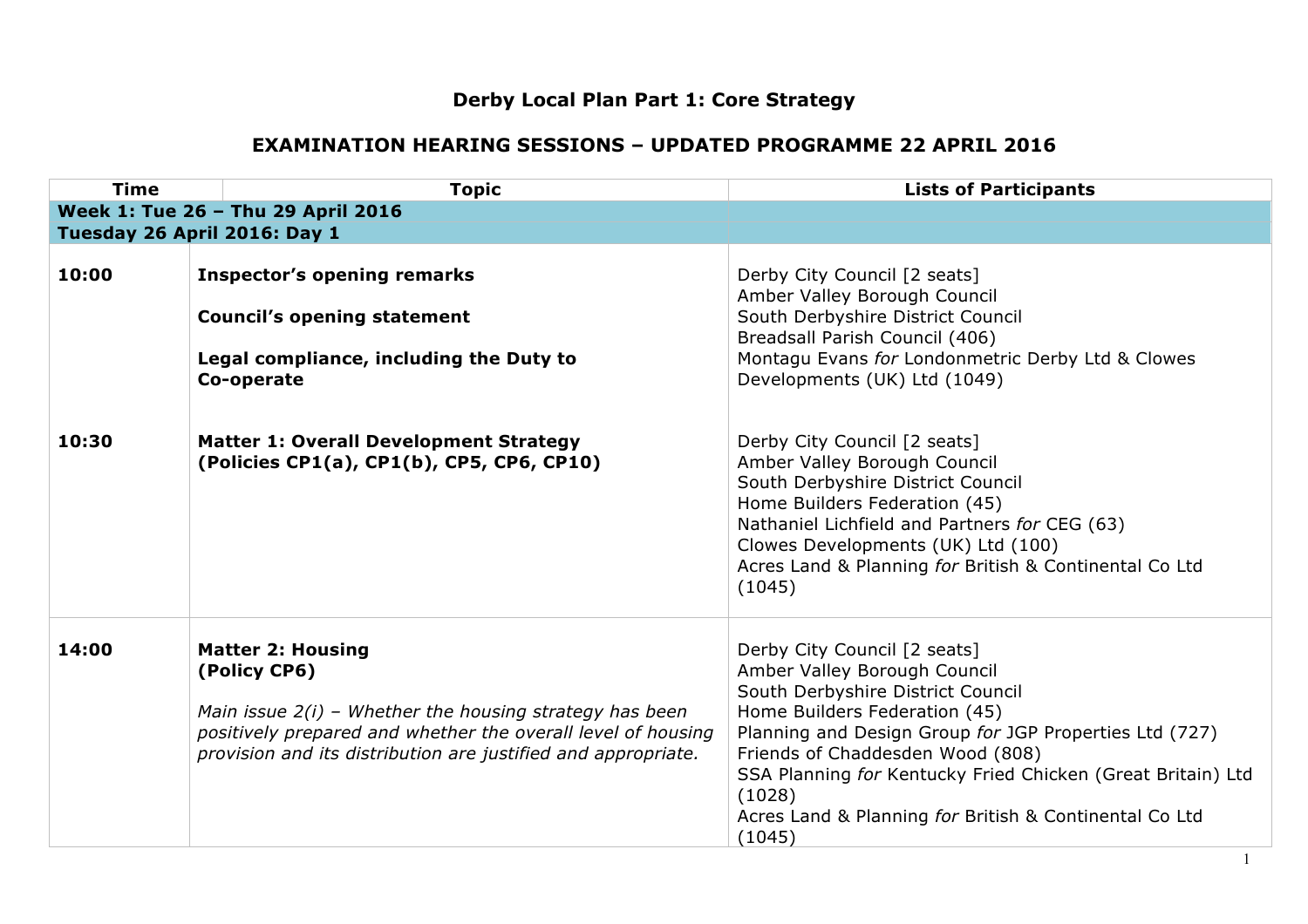| Wednesday 27 April 2016: Day 2 |                                                                                                                                                                                                                                                                                             |                                                                                                                                                                                                                                                                                                                                                                                                                                             |  |  |
|--------------------------------|---------------------------------------------------------------------------------------------------------------------------------------------------------------------------------------------------------------------------------------------------------------------------------------------|---------------------------------------------------------------------------------------------------------------------------------------------------------------------------------------------------------------------------------------------------------------------------------------------------------------------------------------------------------------------------------------------------------------------------------------------|--|--|
| 10:00                          | <b>Matter 2: Housing</b><br>(Policy CP6)<br>Main Issue 2(ii) - Whether the Local Plan would assist in<br>boosting significantly the supply of housing in terms of both<br>a 5-year housing land supply and sufficient sites to achieve<br>the plan requirement (Policy CP6)                 | Derby City Council [2 seats]<br>Nathaniel Lichfield and Partners for CEG (63)<br>Home Builders Federation (45)<br>Clowes Developments (UK) Ltd (100)<br>Signet Planning for Peveril Homes Limited (151)<br>Signet Planning for William Davis Limited (169)<br>DPDS Consulting Group for The Poyser Family (1043)<br>Acres Land & Planning for British & Continental Co Ltd<br>(1045)                                                        |  |  |
| 14:00                          | <b>Matter 2: Housing</b><br>(Policy CP7, CP8)<br>Main Issue 2(iv) - Whether the Local Plan makes<br>appropriate provision for a range of housing in terms of<br>affordability, mix and type                                                                                                 | Derby City Council [2 seats]<br>Home Builders Federation (45)<br>Clowes Developments (UK) Ltd (100)<br>Oxalis Planning for Bloor Homes Ltd (137)<br>Signet Planning for William Davis Limited (169)<br>Planning and Design Group for JGP Properties Ltd (727)<br>Acres Land & Planning for British & Continental Co Ltd<br>(1045)                                                                                                           |  |  |
|                                | Thursday 28 April 2016: Day 3                                                                                                                                                                                                                                                               |                                                                                                                                                                                                                                                                                                                                                                                                                                             |  |  |
| 09:30                          | <b>Matter 2: Housing</b><br>(Policies AC1, AC6, AC14, AC18, AC19, AC20, AC21,<br>AC22, AC23, AC24, AC25, AC26)<br>Main issue 2(iii) - Whether the Strategic Site Allocations are<br>justified and deliverable<br>Please note: omission sites will not be considered until the<br>afternoon. | Derby City Council [2 seats]<br>Derby City Council (Highways)<br>South Derbyshire District Council<br>Home Builders Federation (45)<br>Nathaniel Lichfield and Partners for CEG (63)<br>Oxalis Planning for Bloor Homes Ltd (137)<br>Pegasus Group for Miller Homes Ltd (145)<br>Signet Planning for Peveril Homes Limited (151)<br>Signet Planning for William Davis Limited (169)<br>Planning and Design Group for Hallam Land Management |  |  |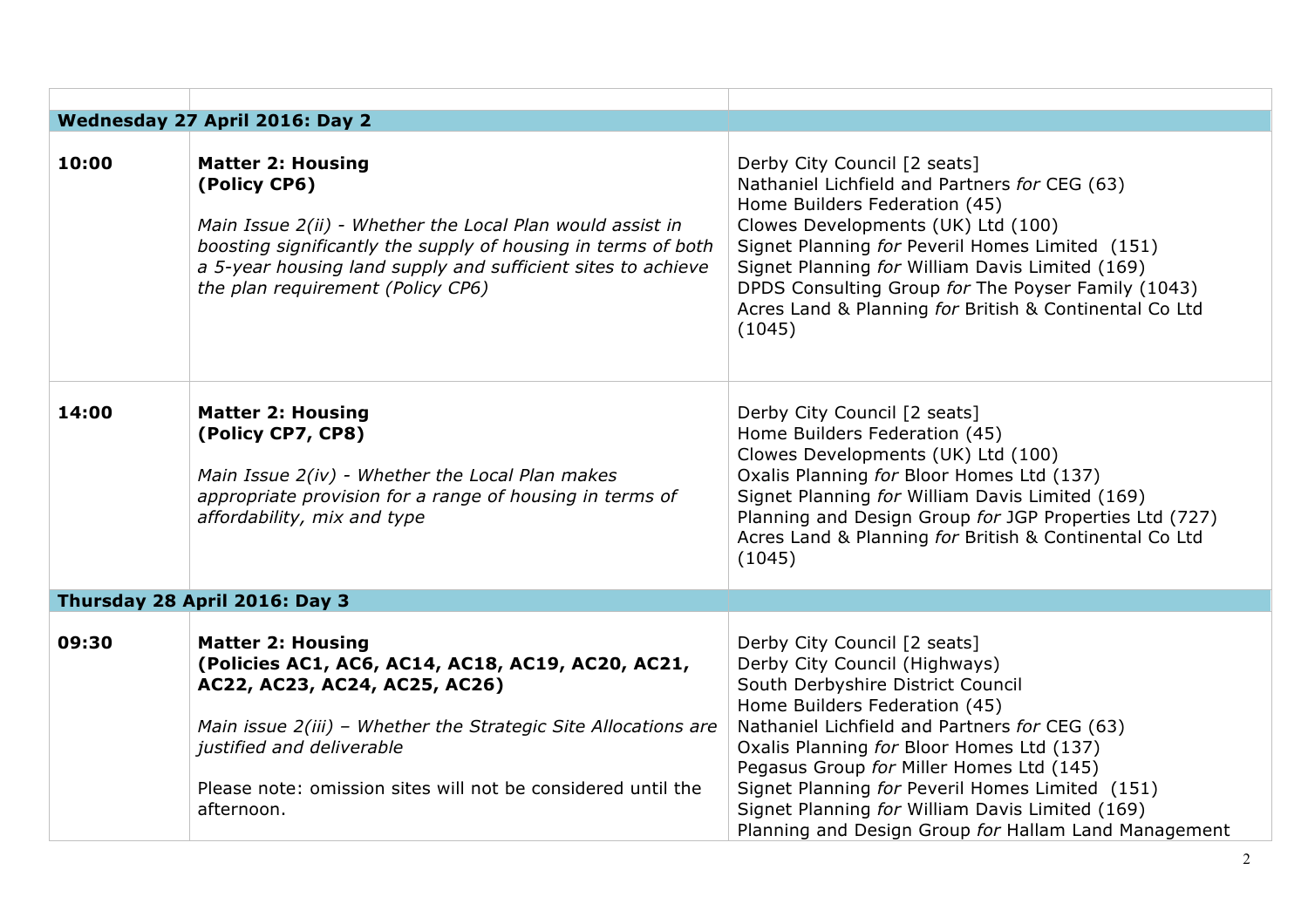| 14:00 | <b>Matter 2: Housing</b>                                                                                                                                                                                                       | Ltd (222)<br>Breadsall Parish Council (406)<br>Boyer for Bellway Homes and Clowes Developments (590)<br>Planning and Design Group for JGP Properties Ltd (727)<br>Friends of Chaddesden Wood (808)<br>Pegasus Group for Christ Church, Oxford (918)<br>Mr Alan Caborn (958)<br>Mr Andrew Maloney (1018)<br>SSA Planning for Kentucky Fried Chicken (Great Britain) Ltd<br>(1028)<br>DPDS Consulting Group for The Poyser Family (1043)<br>Acres Land & Planning for British & Continental Co Ltd<br>(1045)<br>Barton Willmore for JSC Farming and Central Land Holdings<br>Ltd (1053)<br>Planning Design Practice Ltd for Mr Tom Shally (1057)<br>As for morning session |
|-------|--------------------------------------------------------------------------------------------------------------------------------------------------------------------------------------------------------------------------------|--------------------------------------------------------------------------------------------------------------------------------------------------------------------------------------------------------------------------------------------------------------------------------------------------------------------------------------------------------------------------------------------------------------------------------------------------------------------------------------------------------------------------------------------------------------------------------------------------------------------------------------------------------------------------|
|       | (Policies AC1, AC6, AC14, AC18, AC19, AC20, AC21,<br>AC22, AC23, AC24, AC25, AC26)<br><b>Continued</b>                                                                                                                         |                                                                                                                                                                                                                                                                                                                                                                                                                                                                                                                                                                                                                                                                          |
|       | Friday 29 April 2016: Day 4                                                                                                                                                                                                    |                                                                                                                                                                                                                                                                                                                                                                                                                                                                                                                                                                                                                                                                          |
| 10:00 | Matter 8: Green Infrastructure and Open Space<br>(CP16, CP17, CP18)<br>Whether the Local Plan provides a sound strategy for the<br>provision, protection, enhancement or designation of green<br>infrastructure and open space | Derby City Council [2 seats]<br>Sport England (78)<br>Signet Planning for Peveril Homes Limited (151)<br>Signet Planning for William Davis Limited (169)<br>Planning and Design Group for JGP Properties Ltd (727)<br>SSA Planning for Kentucky Fried Chicken (Great Britain) Ltd<br>(1028)<br>Heaton Planning Ltd for Tarmac Trading Ltd (1042)<br>Acres Land & Planning for British & Continental Co Ltd<br>(1045)                                                                                                                                                                                                                                                     |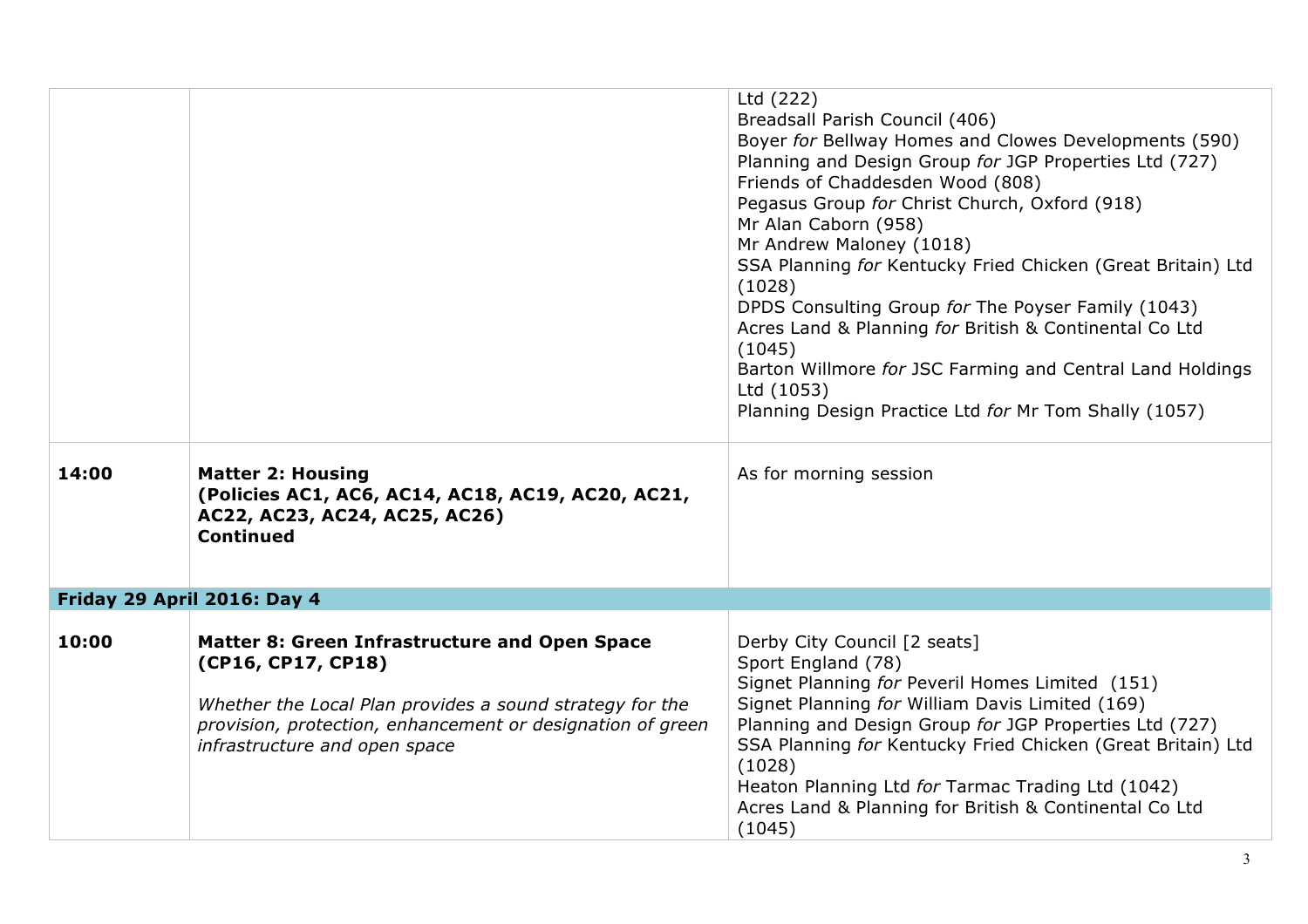| 13:00                                                                    | Matter 4: City Centre, Other Centres and Town Centre<br><b>Uses</b><br>(Policies CP12, CP13, CP14, CP15, AC1, AC2, AC3,<br><b>AC4, AC5)</b><br>Main issue - Whether the Local Plan sets out an appropriate<br>strategy and policies for the City Centre, other centres and<br>town centre uses which are positively prepared, justified,<br>effective and consistent with national policy | Derby City Council [2 seats]<br>Clowes Developments (UK) Ltd (100)<br>Indigo Planning Ltd for Sainsbury's Supermarkets Ltd (620)<br>SSA Planning for Kentucky Fried Chicken (Great Britain) Ltd<br>(1028)                                                                                                                                                                                |
|--------------------------------------------------------------------------|-------------------------------------------------------------------------------------------------------------------------------------------------------------------------------------------------------------------------------------------------------------------------------------------------------------------------------------------------------------------------------------------|------------------------------------------------------------------------------------------------------------------------------------------------------------------------------------------------------------------------------------------------------------------------------------------------------------------------------------------------------------------------------------------|
| 14:00                                                                    | Continued from morning session                                                                                                                                                                                                                                                                                                                                                            | As for morning session                                                                                                                                                                                                                                                                                                                                                                   |
| Week 2: Wednesday 4 - Thursday 5 May 2016<br>Wednesday 4 May 2016: Day 5 |                                                                                                                                                                                                                                                                                                                                                                                           |                                                                                                                                                                                                                                                                                                                                                                                          |
| 10:00                                                                    | <b>Matter 5: Infrastructure and Implementation</b><br>(Policies CP3, CP21, CP22, CP23, CP24, AC4, MH1)<br>Main issue - Whether the infrastructure requirements<br>for the Local Plan are soundly based and deliverable and<br>whether the development proposed is viable with clear<br>mechanisms for implementation and monitoring?                                                      | Derby City Council [2 seats]<br>Derby City Council (Highways)<br>Home Builders Federation (45)<br>Sport England (78)<br>Clowes Developments (UK) Ltd (100)<br>Planning and Design Group for Hallam Land Management<br>Ltd (222)<br>Acres Land & Planning for British & Continental Co Ltd<br>(1045)<br>Montagu Evans for Londonmetric Derby Ltd & Clowes<br>Developments (UK) Ltd (1049) |
| 14:00                                                                    | <b>Matter 7: Climate Change, Flood Risk and Pollution</b><br>(Policies CP2, CP23, AC7, AC8)                                                                                                                                                                                                                                                                                               | Derby City Council [2 seats]<br>Derby City Council (Highways)<br>Environment Agency (451)                                                                                                                                                                                                                                                                                                |